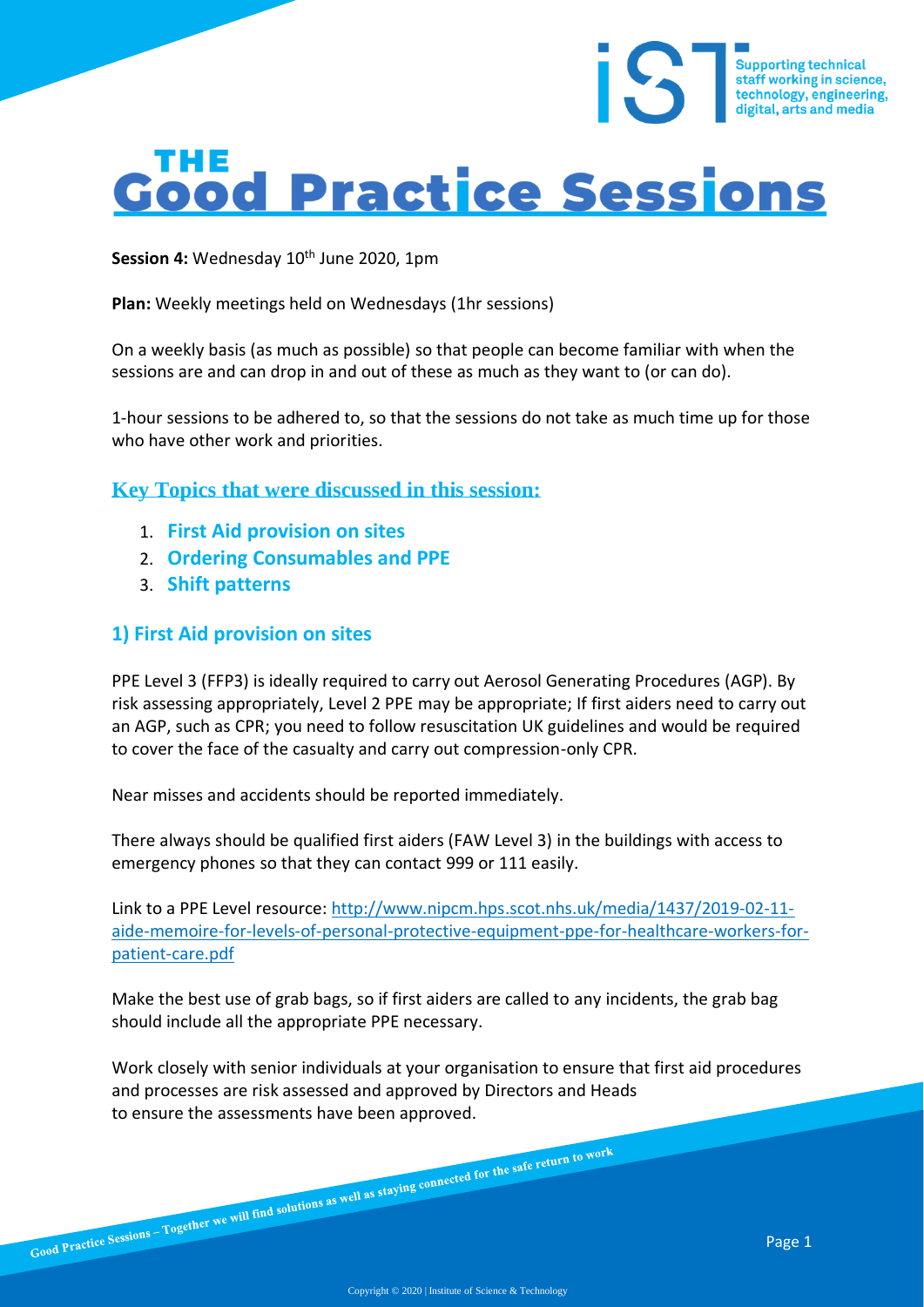

## **2) Ordering Consumables and PPE**

Some places have been ordering from Fisher Scientific – if they don't have PPE available they are looking at alternatives. Check the alternatives before purchasing.

**Disinfectant sprays:** The John Innes Centre have advised that using solutions such as Bioguard are ideal for wiping down surfaces. Alcohol-based products, due to the nature of the virus envelope, can take a while to inactivate the virus.

#### **Biogard cleaning solutions:**

<https://www.bioguardhygiene.co.uk/markets-products/healthcare/> When you contact them from the website, you need to ring them so that they can identify a distributor near your location.

**Meliseptol Disinfectant Wipes:** [https://www.spservices.co.uk/item/MeliseptolDisinfectantWipes\\_171\\_0\\_4790\\_1.html](https://www.spservices.co.uk/item/MeliseptolDisinfectantWipes_171_0_4790_1.html)

#### **Clinell Sporicidal wipes:**

<https://gamahealthcare.com/products/sporicidal-wipes>

Medisave and Qualsafe offer a variety of PPE and cleaning products etc. and they have been really good at providing a fast turnover and delivery of goods ordered.

[https://www.medisave.co.uk/?gclid=EAIaIQobChMIzrnNg\\_Wm6gIVCbLtCh1MigB0EAAYASA](https://www.medisave.co.uk/?gclid=EAIaIQobChMIzrnNg_Wm6gIVCbLtCh1MigB0EAAYASAAEgKySPD_BwE) [AEgKySPD\\_BwE](https://www.medisave.co.uk/?gclid=EAIaIQobChMIzrnNg_Wm6gIVCbLtCh1MigB0EAAYASAAEgKySPD_BwE)

[https://www.qualsafe.com](https://www.qualsafe.com/)

## **3) Shift patterns**

All staff; technicians, support staff, researchers and cleaners, should be asked if they are happy to come in to work and that ample risk assessing and safety precautions are put into place to safeguard them in the workplace. If you are worried about any aspect of your working, you should speak to your unions and HR departments about any concerns.

Travelling to work should be considered amongst all staff, to avoid over-use of public transport. If there is no need for you to be in the buildings, you should always stay and work at home where possible.